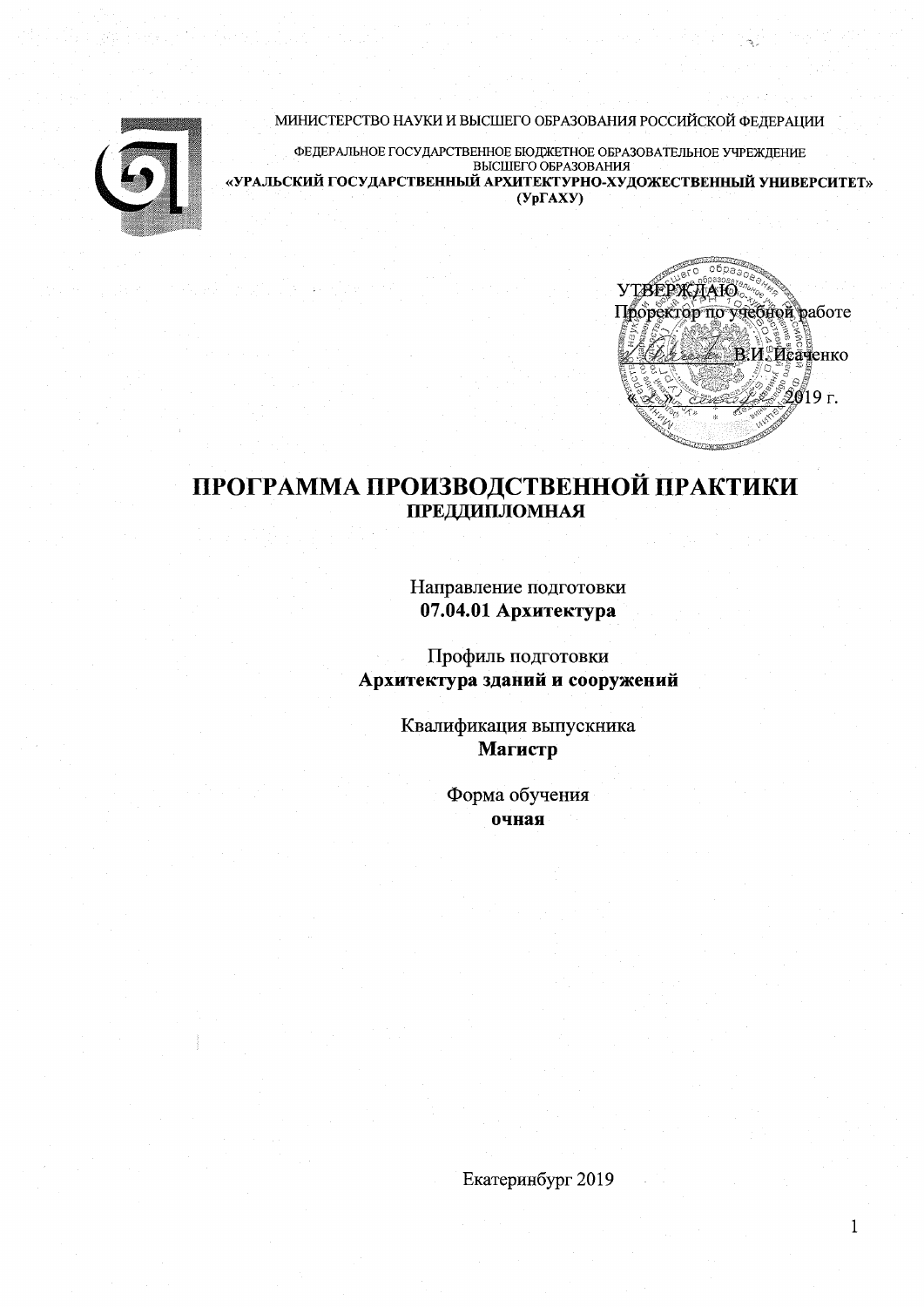#### 1. Вид, тип практики, способ(ы) и форма ее проведения

| Вид практики                      | производственная                                                                                                     |  |  |  |  |
|-----------------------------------|----------------------------------------------------------------------------------------------------------------------|--|--|--|--|
| Тип практики                      | Преддипломная                                                                                                        |  |  |  |  |
| Способ(ы) проведения практики     | Стационарная                                                                                                         |  |  |  |  |
| Форма проведения практики         | дискретно:                                                                                                           |  |  |  |  |
| (ひょうしゃ)<br>and the company of the | - по видам практик - путем выделения в<br>учебном<br>графике<br>календарном<br>непрерывного периода учебного времени |  |  |  |  |
|                                   | для проведения каждого вида практики;                                                                                |  |  |  |  |

#### 2. Место практики в структуре образовательной программы

Производственная практика входит в блок Б2 «Практика», в часть образовательной программы, формируемую участниками образовательных отношений.

Практика базируется на знаниях и умениях, полученных при изучении следующих дисциплин программы магистратуры:

- Современные концепции теории архитектуры и градостроительства;
- Методика, методология и презентация научного исследования;
- Современные информационно-компьютерные технологии;
- Актуальные проблемы истории и теории архитектуры;
- Методика проектных исследований.
- Архитектурное проектирование;
- Формирование новых направлений и региональные аспекты архитектуры.

Результаты прохождения производственной практики будут использованы при подготовке выпускной квалификационной работы.

#### 3. Место и время проведения практики

База практики - кафедра архитектурного проектирования УрГАХУ. Практика проводится в 4 семестре.

Выбор места проведения практики для лиц с ограниченными возможностями здоровья и инвалилов производится с учетом требований доступности места проведения практики для данной категории обучающихся и рекомендации медико-социальной экспертизы, а также индивидуальной программы реабилитации инвалида, выданной федеральным государственным учреждением медико-социальной экспертизы, относительно рекомендованных условий и видов труда.

#### 4. Перечень планируемых результатов обучения при прохождении практики, соотнесенных с планируемыми результатами освоения образовательной программы

4.1. Перечень компетенций, формирующихся у обучающихся в процессе прохождения практики

| Код         | Наименование компетенции                                                                                                                                         |
|-------------|------------------------------------------------------------------------------------------------------------------------------------------------------------------|
| компетенции |                                                                                                                                                                  |
| УК-4        | Способен применять современные коммуникативные технологии, в том числе на<br>иностранном(ых) языке(ах), для академического и профессионального<br>взаимодействия |
| $\Pi K-1$   | Способен участвовать в разработке и защите концептуального архитектурного<br>проекта                                                                             |

2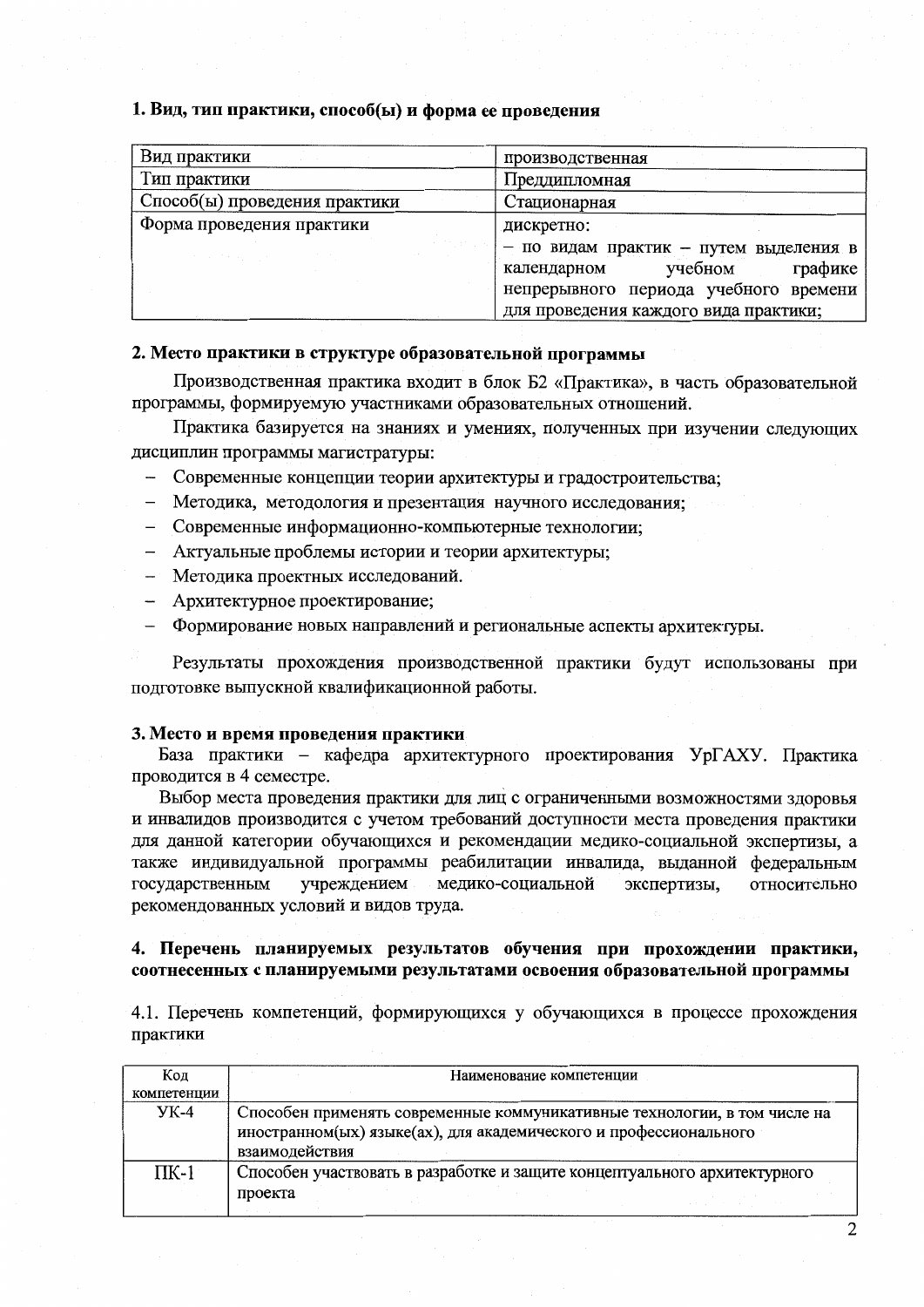| $\Pi$ K-3 | . Способен проводить комплексные прикладные и фундаментальные научные |
|-----------|-----------------------------------------------------------------------|
|           | исследования                                                          |

4.2. Планируемые результаты обучения при прохождении практики<br>В результате прохождения данной практики обучающийся должен приобрести<br>следующие умения и практические навыки:

| Код         | Индикаторы достижения компетенции                                              |
|-------------|--------------------------------------------------------------------------------|
| компетенции |                                                                                |
| $YK-4$      | умеет:                                                                         |
|             | - Участвовать в архитектурных конкурсах, научно-практических конференциях,     |
|             | выставочных мероприятиях по продвижению проектов и инновационных               |
|             | достижений в профессии.                                                        |
|             | - Использовать средства автоматизации архитектурно-строительного               |
|             | проектирования и компьютерного моделирования.                                  |
|             | - Выбирать оптимальные методы и средства профессиональной, бизнес- и           |
|             | персональной коммуникации при представлении архитектурного концептуального     |
|             | проекта и архитектурного проекта заказчику.                                    |
|             | знает:                                                                         |
|             | - Язык деловых документов и научных исследований.                              |
|             | - Правила устной научной речи.                                                 |
| $\Pi K-1$   | умеет:                                                                         |
|             | - участвовать в определении целей и задач проекта, основных архитектурных и    |
|             | объемно-планировочных параметров объекта капитального строительства;           |
|             | - учитывать при разработке концептуального архитектурного проекта              |
|             | функциональное назначение проектируемого объекта (в том числе особенности      |
|             | объектов специализированного назначения, проектируемых для лиц с ОВЗ и         |
|             | маломобильных групп граждан), градостроительные условия, региональные и        |
|             | местные архитектурно-художественные традиции, системную целостность            |
|             | архитектурных, конструктивных и инженерно-технических решений, социально-      |
|             | культурные, геолого-географические и природно-климатические условия участка    |
|             | застройки;                                                                     |
|             | - формулировать обоснования концептуального архитектурного проекта, включая    |
|             | градостроительные, культурно-исторические, архитектурно-художественные         |
|             | условия и предпосылки.                                                         |
|             | знает:                                                                         |
|             | - особенности восприятия различных форм представления концептуального          |
|             | архитектурного проекта архитекторами, специалистами в области строительства, а |
|             | также лицами, не владеющими профессиональной культурой (в том числе лицами     |
|             | c OB3).                                                                        |
| ПК-3        | умеет:                                                                         |
|             | участвовать в осуществлении анализа содержания проектных задач и выборе        |
|             | методов и средств их решения;                                                  |
|             | - участвовать в обобщении результатов теоретических исследований и             |
|             | представлении их к защите;                                                     |
|             | - интерпретировать результаты прикладных научных исследований в виде           |
|             | обобщенных проектных моделей;                                                  |
|             | - участвовать в осуществлении разработки принципиально новых архитектурных     |
|             | решений с учетом социально-культурных, историко-архитектурных и объективных    |
|             | условий участка застройки (в том числе соблюдая правила формирования           |
|             | безбарьерной среды).                                                           |
|             | знает:                                                                         |
|             | - актуальные прикладные и фундаментальные проблемы развития искусственной      |
|             | среды, архитектурной деятельности и архитектурного знания;                     |
|             | - методику научно-исследовательской работы и основы системного подхода к       |

3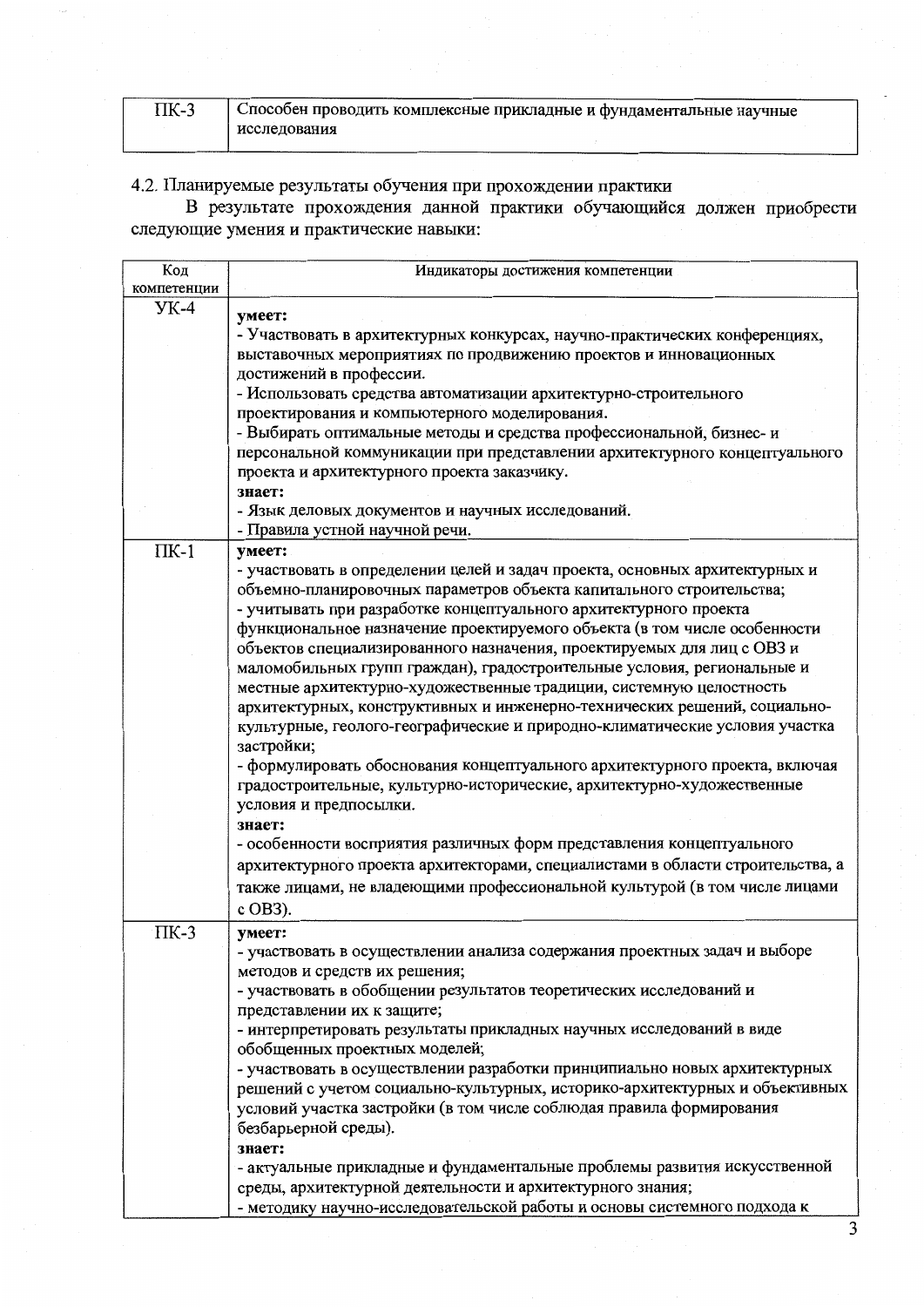| научному исследованию;                                                         |
|--------------------------------------------------------------------------------|
| - профессиональные приемы и методы представления и обоснования результатов     |
| научно-исследовательских разработок и правила составления обзоров и отчетов по |
| результатам проводимых исследований;                                           |
| - основные виды внедрения результатов научно-исследовательских разработок в    |
| проектирование.                                                                |

#### Трудоемкость практики (объем практики в зачетных единицах и  $5.$ продолжительность в академических часах)

Общая трудоемкость производственной преддипломной практики составляет 15 зачетных единиц, 540 академических часов.

|              |                                                                                                                         | Трудоемкость (в часах) |                      |                                   |                                                 |
|--------------|-------------------------------------------------------------------------------------------------------------------------|------------------------|----------------------|-----------------------------------|-------------------------------------------------|
|              | Содержание практики<br>(виды учебной работы)                                                                            |                        |                      |                                   |                                                 |
| $N_{2}$ n.n. |                                                                                                                         | Всего                  | Контактная<br>работа | Самост.<br>работа<br>студен<br>та | Формы контроля                                  |
| 1            | Подготовительный этап                                                                                                   | $\overline{2}$         | $\overline{2}$       |                                   | Роспись в                                       |
| 1.1          | Вводная лекция, инструктаж по охране труда и<br>технике безопасности, получение индивидуального<br>задания на практику. |                        |                      |                                   | индивидуальном<br>задании,<br>роспись в журнале |
|              |                                                                                                                         |                        |                      |                                   | no T <sub>B</sub>                               |
| $\mathbf{2}$ | Рабочий этап                                                                                                            | 502                    |                      |                                   |                                                 |
| 2.1          | Раздел 1. Научно-исследовательский                                                                                      | 252                    | $\overline{2}$       | 250                               | Отчет о                                         |
|              | (библиографический список проработанной<br>литературы; текст и иллюстрации теоретической<br>концепции; научные выводы)  |                        |                      |                                   | прохождении<br>практики                         |
| 2.2          | Раздел 2. Проектно-экспериментальный<br>- разработка проектной концепции                                                | 250                    | 4                    | 246                               | Отчет о<br>прохождении<br>практики              |
| 3            | Завершающий этап                                                                                                        | 36                     | $\overline{c}$       | 34                                | Отчет о                                         |
| 3.1          | Подготовка, оформление отчета о прохождении                                                                             |                        |                      |                                   | прохождении                                     |
|              | практики.                                                                                                               |                        |                      |                                   | практики                                        |
| 3.2          | Представление отчета                                                                                                    |                        |                      |                                   | Защита                                          |
|              |                                                                                                                         |                        |                      |                                   | материалов<br>отчета                            |
|              | Итого:                                                                                                                  | 540                    | <i><b>10</b></i>     | 530                               | Зачет с оценкой                                 |
|              |                                                                                                                         |                        |                      |                                   |                                                 |

#### 6. Содержание практики

## 7. Формы отчетности по практике и форма промежуточной аттестации (по итогам практики)

Аттестация по итогам практики заключается в представлении студентом отчета о прохождении практики, содержащего следующие материалы:

- Титульный лист (унифицированная форма);  $\mathbf{1}$
- Индивидуальное задание на практику;  $\overline{2}$
- $\overline{3}$ Отзыв научного руководителя;
- Содержание  $\overline{4}$
- 5 Материалы рабочего этапа:
	- 5.1 Научно-исследовательская часть объемом не менее 50 страниц;
	- 5.2 Экспериментальный проект проектная концепция в составе:
		- Концепция градостроительного решения;
		- Концепция объемно-пространственного решения;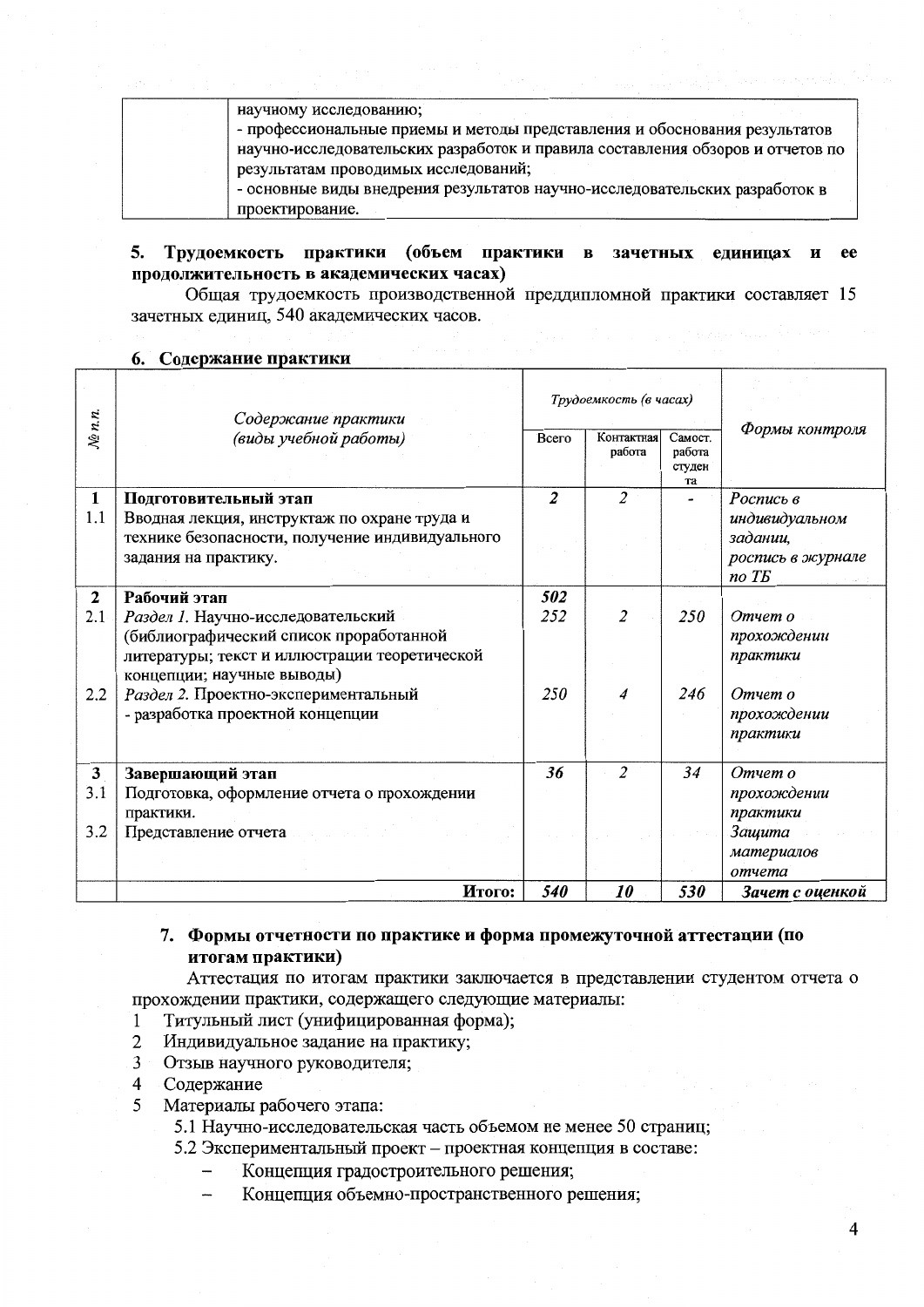#### Концепция функционально-планировочного решения;

Аттестация проводится комиссией кафедры. Форма зачета: защита обучающимся отчета о прохождении практики. По результатам аттестации обучающемуся выставляется зачёт с оценкой.

Фонд оценочных средств для проведения промежуточной аттестации обучающихся по практике приведен в Приложении 1.

## 8. Перечень учебной литературы и ресурсов сети "Интернет", необходимых для проведения практики

### Основная литература

 $\overline{1}$ .

Меренков А. В. Структура общественного здания: учебное пособие / А. В. Меренков, Ю.С. Янковская; Урал. гос. архитектурно-художеств. акад. - Екатеринбург : Архитектон, 2012. - 127 с. - Гриф УМО. - в ЭБС "Унив. б-ка online":

http://biblioclub.ru/index.php?page=book&id=222101

- $\overline{2}$ . Архитектурное проектирование жилых зданий: учеб. пособие / под ред. М. В. Лисициана, Е. С. Пронина. - М. : Архитектура-С, 2014. - 488 с. - Гриф УМО.
- $\overline{3}$ . Янковская, Ю.С. Архитектурное проектирование и исследования в магистратуре: учеб. пособие / Ю. С. Янковская; Урал. гос. архитектурно-художеств. акад. -Екатеринбург: Архитектон, 2014. - 52 с.: ил.
- Шипицына О.А. Архитектуроведение и архитектурная критика: учебное пособие /  $\overline{4}$ . О.А.Шипицына. - 2-е изд., исп. и доп. - Екатеринбург, 2012. - 337 с. - Допущено УМО по образованию в области архитектуры в качестве учебного пособия по направлению «Архитектура».
- 5. Кузин Ф. А. Диссертация: Методика написания. Правила оформления. Порядок защиты: практ. пособие для докторантов, аспирантов и магистрантов / Ф. А. Кузин. - М.: Ось-89, 2011.

#### Дополнительная литература

- 1. Дектерев С.А. Архитектурное проектирование: высотные здания: учеб. пособие / С. А. Дектерев, В. Ж. Шуплецов; Урал. гос. архитектурно-художеств. ун-т. - Екатеринбург: Архитектон, 2017. - 114 с. : ил. - Библиогр.: с. 111-113. - Допущено УМС УрГАХУ. -Режим доступа в ЭБС: http://biblioclub.ru/index.php?page=book&id=481977
- 2. Магай А. А. Архитектурное проектирование высотных зданий и комплексов: учеб. пособие / А. А. Магай. - М.: АСВ, 2015. - 256 с.: цв. ил. - Библиогр.: с. 242-245. - Рек. УМО вузов РФ по образованию в обл. стр-ва. - Режим доступа: http://biblioclub.ru/index.php?page=book red&id=336091&sr=1
- 3. Дятков С. В. Архитектура промышленных зданий: учебник/ С. В. Дятков, А.П. Михеев. -М.: АСВ, 2010. - 552 с. - Гриф М-ва.- URL: http://biblioclub.ru/index.php?page=book&id=273748
- 4. Дектерев, С. А. Архитектурное проектирование: большепролетные здания и сооружения: учеб. пособие / С. А. Дектерев, М. В. Винницкий, В. В. Громада; Урал. гос. архитектурнохудожеств. ун-т. - Екатеринбург : УрГАХУ, 2018. - 182 с.
- 5. Уникальное здание сложной технологической структуры (театральное здание) : учебное пособие / С.А. Дектерев, М.В. Винницкий, Д.И. Третьяков, В.Ж. Шуплецов; Министерство образования и науки Российской Федерации, «Уральский государственный архитектурно-художественный университет» (УрГАХУ). - Екатеринбург : Архитектон, 2016. - 98 с.: схем., табл., ил. - Библиогр. в кн. - ISBN 978-5-7408-0172-8; То же [Электронный ресурс]. - URL: http://biblioclub.ru/index.php?page=book&id=455442
- 6. Многофункциональный жилой комплекс: учеб. пособие по проектированию / С.А. Дектерев, М. Г. Безирганов [и др.]; Урал. гос. архитектурно-художеств. акад. -Екатеринбург : Архитектон, 2013. - 76 с. : ил.

5